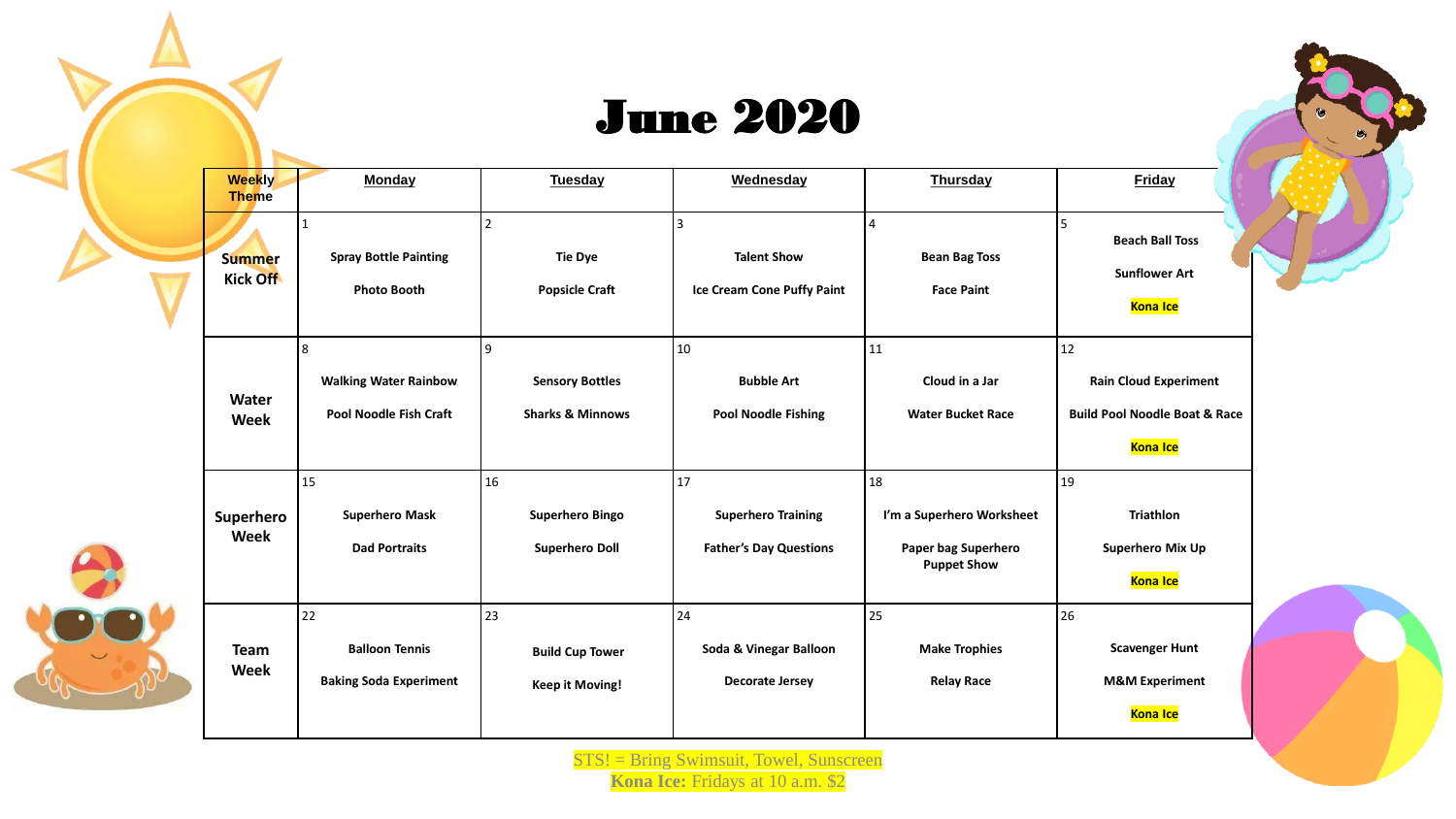### July 2020

| <b>Weekly</b><br><b>Themes</b>       |    | <b>Monday</b>                                              | <b>Tuesday</b>                                                                                  | Wednesday                                                                              | <b>Thursday</b>                                                                                    | <b>Friday</b>                                                                                                     |
|--------------------------------------|----|------------------------------------------------------------|-------------------------------------------------------------------------------------------------|----------------------------------------------------------------------------------------|----------------------------------------------------------------------------------------------------|-------------------------------------------------------------------------------------------------------------------|
| America<br>Week                      | 29 | <b>Star Sorting</b><br><b>Watermelon Experiment</b>        | 30<br><b>Flag Patterns</b><br><b>Picnic with Friends</b>                                        | <b>Glitter Paint Fireworks</b><br><b>Streamer Parade</b>                               | $\overline{2}$<br>4th of July Lemonade<br><b>Flag Art</b>                                          | 3<br><b>CLOSED</b>                                                                                                |
| <b>Sports</b><br>Week                | 6  | <b>Hockey Science</b><br><b>Football Craft</b>             | 7<br><b>Soccer Ball Craft</b><br><b>Soccer Tournament</b>                                       | 8<br><b>Sink or Float</b><br>Wear Team Colors & Play Tag<br>*Order for Noah's Ark Due* | 9<br><b>Pass the Football</b><br><b>Paper Plate Sports Craft</b>                                   | 10<br><b>Baseball Glove Matching</b><br><b>Decorate Sugar Cookies</b><br>Kona Ice / Splash Day STS!<br><b>TBD</b> |
| <b>Beach</b><br>Week                 | 13 | <b>Ocean Life Painting</b><br><b>Ice Cream Beach Treat</b> | 14<br><b>Where Does Sand Come</b><br>From<br><b>Sandpaper Art</b>                               | 15<br><b>Sea Shell Sorting</b><br>Jelly Fish in a Jar                                  | 16<br><b>Paper Plate Beach Balls</b><br><b>Beach Shell Names</b>                                   | 17<br><b>Ocean Water Sensory Bag</b><br><b>Octopus Game</b><br>Kona Ice / Splash Day STS!<br>TBD                  |
| <b>Kids</b><br><b>Choice</b><br>Week | 20 | Paint a Rock<br><b>What Doesn't Belong</b>                 | 21<br><b>Bubble Shake Maker</b><br><b>Veggie/Fruit Friend</b><br><b>Mousercise</b>              | 22<br><b>Sidewalk Painting</b><br><b>Candy Necklace</b>                                | 23<br><b>Mosaic Chalk Ark</b><br><b>Noah's Ark Animal</b><br><b>Workshop</b><br>(Pre-ordered only) | 24<br><b>Flashlight Story Time</b><br><b>Parachute Play Time</b><br><b>Kona Ice / Splash Day STS!</b><br>TBD      |
| Around<br><b>The World</b><br>Week   | 27 | <b>Flag Fan</b><br><b>Paper Plate Globes</b>               | 28<br>Paper Plate Pizza<br><b>Gondola Craft</b><br><b>Marshmallow Spaghetti</b><br><b>Tower</b> | 29<br><b>Make Sombreros</b><br><b>Make Maracas</b>                                     | 30<br><b>Paper Flower Necklace</b><br><b>Hula Hoop Contest</b>                                     | 31<br><b>Tribal Collar</b><br><b>Cherry Blossom Art</b><br>Kona Ice / Splash Day STS!<br><b>TBD</b>               |



STS! = Bring Swimsuit, Towel, Sunscreen **Kona Ice:** Fridays at 10 a.m. \$2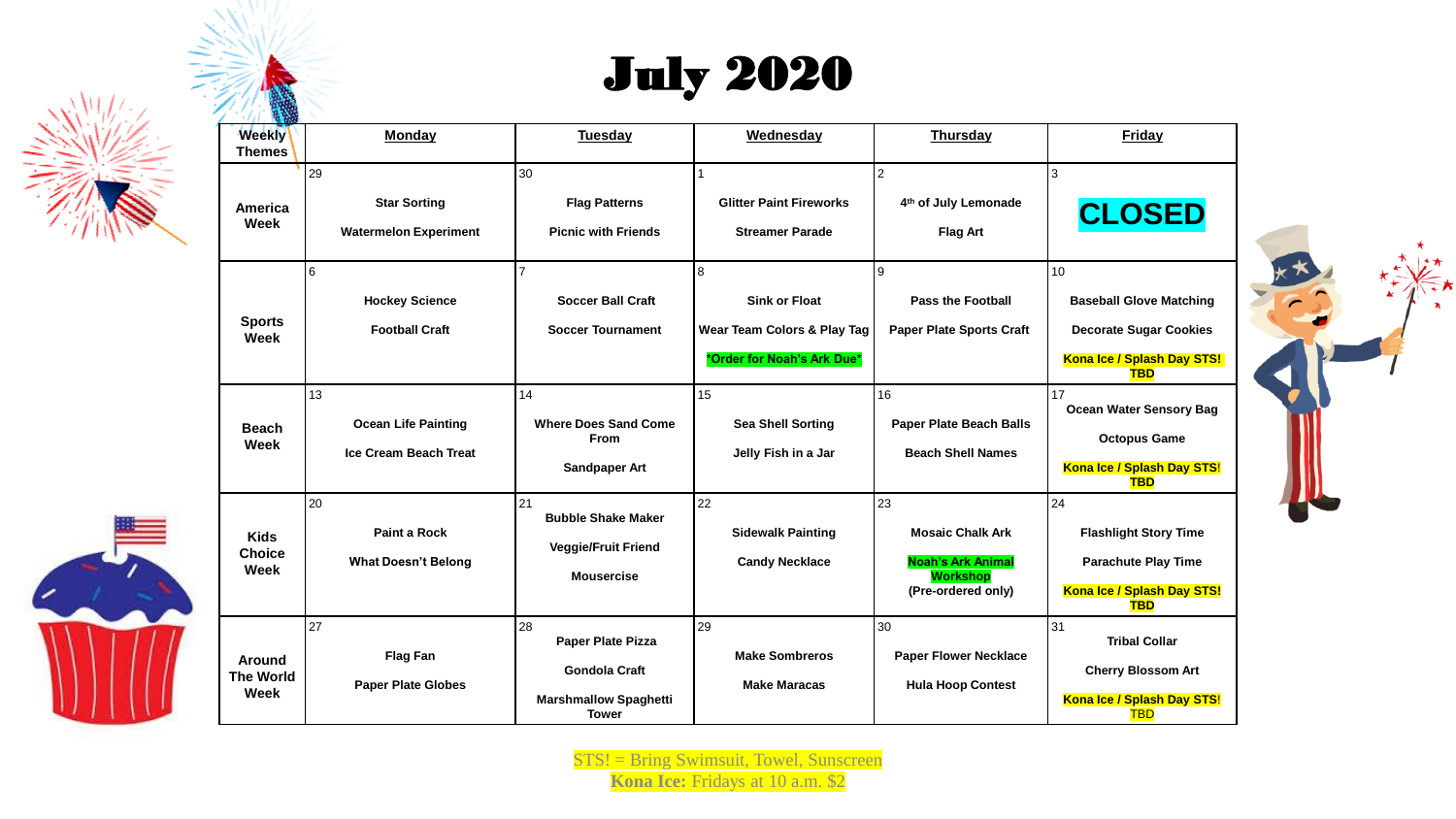### August 2020

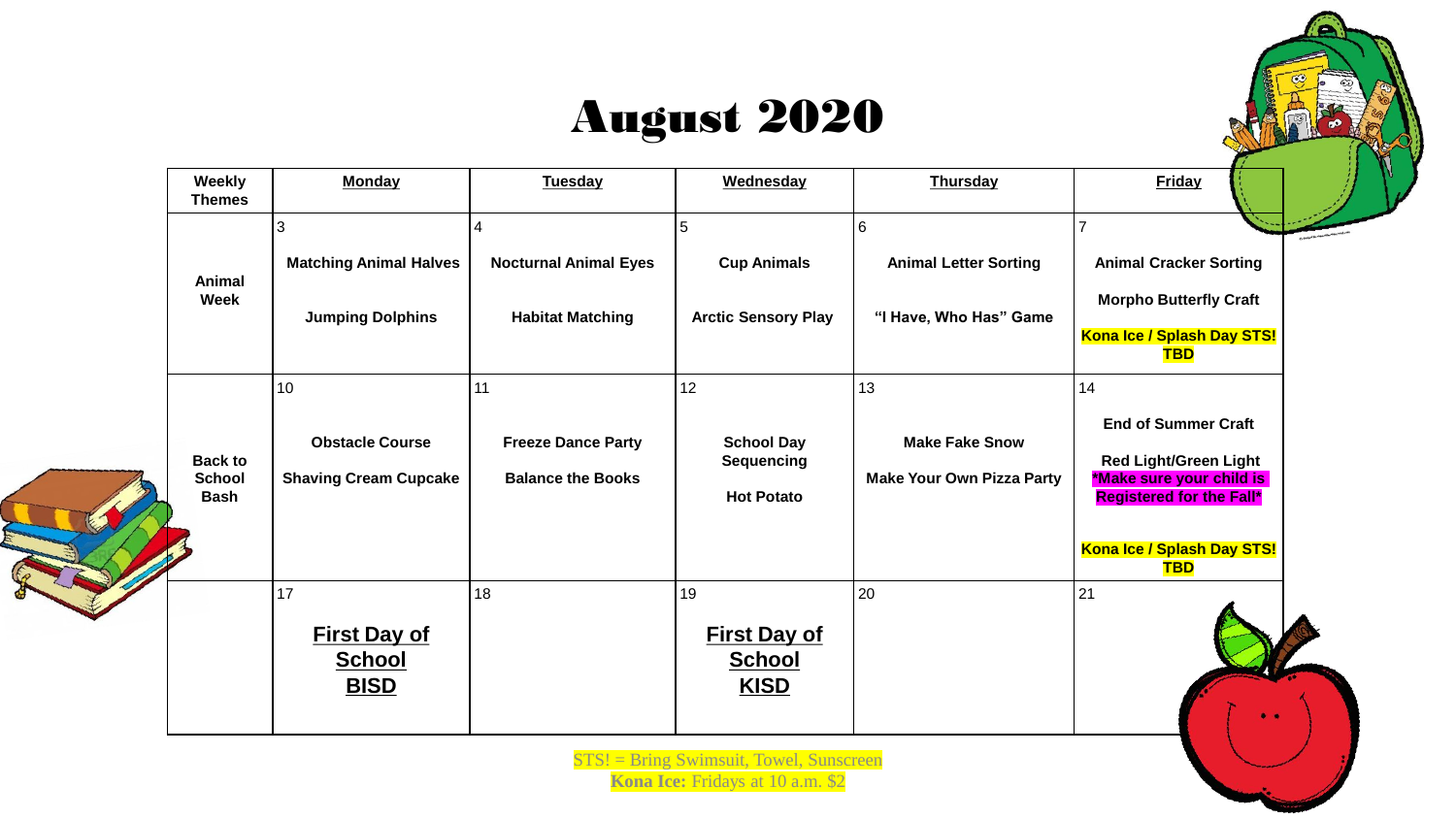#### June 2020

| <b>Weekly</b><br><b>Theme</b>    | Monday                                                                                                                    | <b>Tuesday</b>                                                                                                 | Wednesday                                                                                                         | <b>Thursday</b>                                                                                                           | Friday                                                                                                                                   |
|----------------------------------|---------------------------------------------------------------------------------------------------------------------------|----------------------------------------------------------------------------------------------------------------|-------------------------------------------------------------------------------------------------------------------|---------------------------------------------------------------------------------------------------------------------------|------------------------------------------------------------------------------------------------------------------------------------------|
| <b>Summer</b><br><b>Kick Off</b> | Photo Booth<br>Name Tag Tent<br>Marvelous Me<br>Spray Bottle Painting                                                     | $\overline{2}$<br><b>Silly Skittles</b><br>Find Someone WhoBingo<br>What Do We Have in Common?<br>Tie Dve      | 3<br>Solo & Group Talent Shows<br>Chalk Art<br>Ice Cream Cone Puffy Paint<br>Human Foosball                       | $\Delta$<br>Make a Kite/Airplane<br>Make Ice cream<br>Bean Bag Toss<br>Jump Rope Challenge                                | 5<br>Plant a Flower Seed<br><b>Beach Ball Toss</b><br>Human Scrabble<br><b>Coffee Filter Butterflies</b><br>Kona Ice 10 am \$2           |
| Water<br><b>Week</b>             | ۱g<br><b>Walking Water Rainbow</b><br>Math Sponge Toss<br><b>Water Painting</b><br>Pool Noodle Fish                       | 9<br>Sharks & Minnows<br>Pass the Water<br><b>Standing Noodle Game</b><br>National Aquarium Virtual Field Trip | 10<br>Salt & Soap Activities<br>Fill the Bucket with Water<br><b>Bubble Art</b><br>Pool Noodle Fishing            | 11<br>Oreo Moon Phases<br>Water Balloon Baseball<br>Cloud in a Jar<br>Water Bucket Race                                   | 12 <sup>2</sup><br>Water Drop Race<br>Rain Cloud Experiment<br>Make Pool Noodle Boat & Race<br>Kona Ice 10 am \$2                        |
| <b>Superhero</b><br><b>Week</b>  | 15<br>Superhero Mask<br>Catch the Villain<br><b>Dad Portraits</b><br>Hero Match<br>Swim, STS! TBD                         | 16<br>Superhero Bingo<br>Superhero Doll<br>Bean Bag Attack!<br>Swim, STS! TBD                                  | 17<br>Superhero Cuffs<br>Father's Day Questions<br>Superhero Training<br>Ghost in the Graveyard<br>Swim, STS! TBD | 18<br>I'm a Superhero!<br>Paper bag Superhero & Puppet<br>Show<br>Spider Web Ball Toss<br>Swim, STS! TBD                  | 19<br>Triathlon<br>Superhero Small World<br>Trivia<br>Kona Ice 10 am \$2<br>Swim, STS! TBD                                               |
| <b>Team</b><br><b>Week</b>       | l 22<br><b>Balloon Tennis</b><br><b>Baking Soda Experiment</b><br>Build a Moving Car<br>Team Marco Polo<br>Swim, STS! TBD | 23<br>Keep it Moving!<br><b>Build Cup Tower</b><br>Flag Football<br>Cops & Robbers<br>Swim, STS! TBD           | 24<br>Soda & Vinegar Balloon<br>Decorate Jersev<br><b>Break the Chain</b><br>Tug of War<br>Swim, STS! TBD         | 25<br><b>Make Trophies</b><br><b>Relay Race</b><br>Pool Noodle Baseball<br>Make Floating Craft in Teams<br>Swim, STS! TBD | 26<br>Team Scavenger Hunt<br><b>M&amp;M Experiment</b><br><b>Boat Racing</b><br>Minute to Win it<br>Kona Ice 10 am \$2<br>Swim, STS! TBD |

STS! = Bring Swimsuit, Towel, Sunscreen

**Kona Ice:** Fridays at 10 a.m. \$2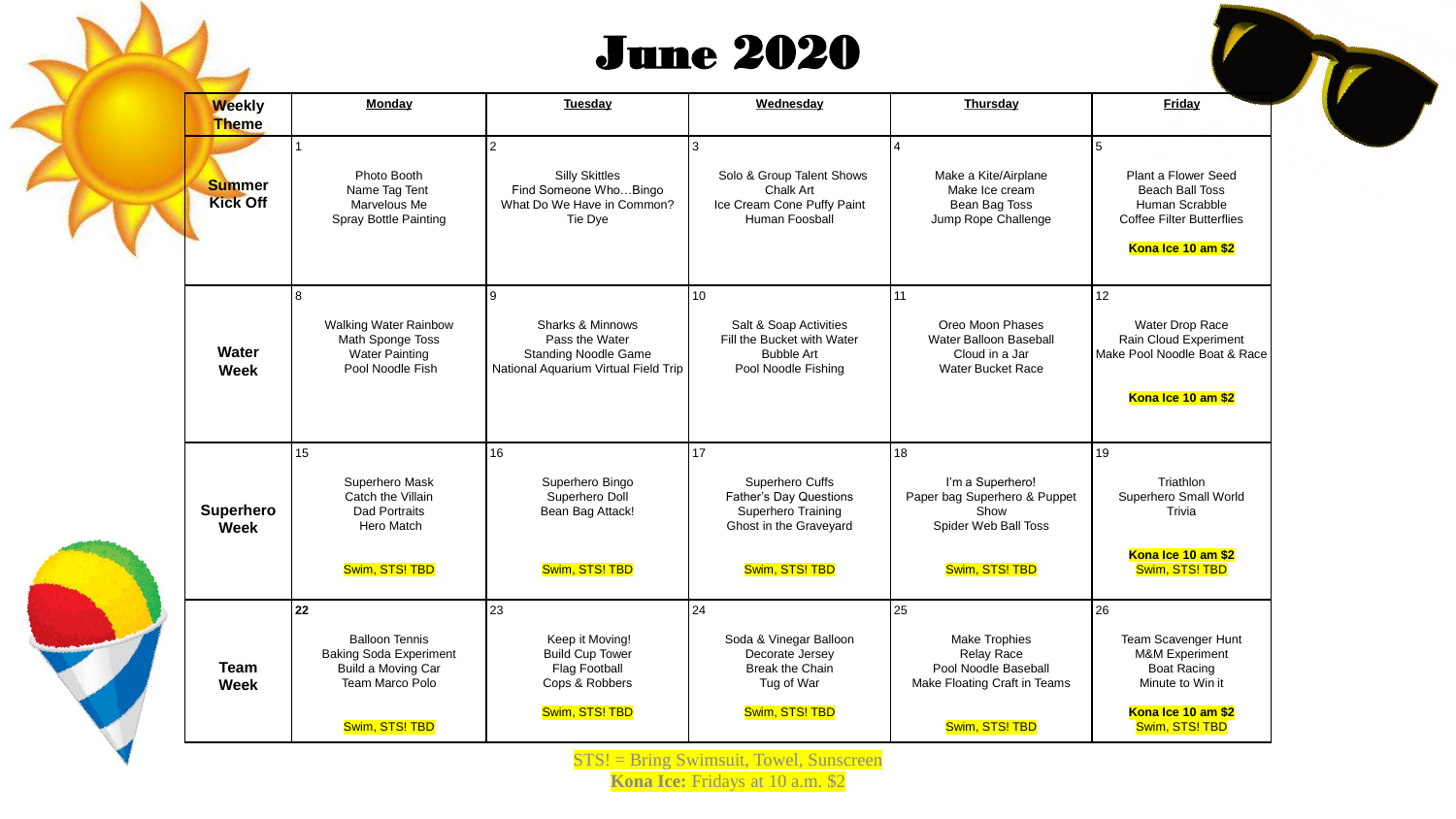## July 2020

| <b>Weekly</b><br><b>Themes</b> | Monday                                                                                             | <b>Tuesday</b>                                                                             | Wednesday                                                                                                        | <b>Thursday</b>                                                                                              | Friday                                                                                                                   |
|--------------------------------|----------------------------------------------------------------------------------------------------|--------------------------------------------------------------------------------------------|------------------------------------------------------------------------------------------------------------------|--------------------------------------------------------------------------------------------------------------|--------------------------------------------------------------------------------------------------------------------------|
|                                | 29                                                                                                 | 30                                                                                         | $\mathbf{1}$                                                                                                     | $\overline{2}$                                                                                               | 3                                                                                                                        |
| <b>America</b><br>Week         | Watermelon Experiment<br><b>Balloon Pop</b><br>Candy Cornado                                       | <b>Picnic with Friends</b><br>Save the Egg<br>Smithsonian Virtual Field Trip               | <b>Glitter Paint Fireworks</b><br><b>Streamer Parade</b><br>Make Popsicle Sticks                                 | Flag Art<br>4 <sup>th</sup> of July Lemonade<br>Mine Field                                                   | <b>CLOSED</b>                                                                                                            |
|                                | Swim, STS! TBD                                                                                     | Swim, STS! TBD                                                                             | Swim, STS! TBD                                                                                                   | Swim, STS! TBD                                                                                               |                                                                                                                          |
| <b>Sports</b><br>Week          | 6<br><b>Hockey Science</b><br><b>Football Craft</b><br>Marble Race<br>Sports Trivia                | 7<br>Soccer Ball Craft<br>Soccer Tournament<br>Hopscotch Race<br>Human Size Players        | 8<br>Sink or Float<br>Wear Team Colors & Play Tag<br>Hip Waddle Race<br>Bull's Eye<br>*Order for Noah's Ark Due* | 9<br>Pass the Football<br>Paper Plate Sports Craft<br>Double Dutch Jump Rope<br><b>Bottle Flip Challenge</b> | 10<br><b>Decorate Sugar Cookies</b><br>Hockey Pom Pom<br>Knock Down the Cups<br><b>Target Golf</b><br>Kona Ice 10 am \$2 |
|                                | Swim, STS! TBD<br>13                                                                               | Swim, STS! TBD<br>14                                                                       | Swim, STS! TBD<br>15                                                                                             | Swim, STS! TBD<br>16                                                                                         | Swim, STS! TBD<br>17                                                                                                     |
| <b>Beach</b><br><b>Week</b>    | Ocean Life Painting<br>Ice Cream Beach Treat<br>Spray Bottle Beach Ball<br>Back to Back Beach Walk | Where Does Sand Come From<br>Sandpaper Art<br>Make Salt Dough Sea Creatures                | Jelly Fish in a Jar<br>Georgia Aquarium Live Cams<br>Moon Sand                                                   | Paper Plate Beach Balls<br>Whale Blubber Experiment<br>Paint a Rock                                          | Octopus Game<br>Mosaic Chalk Art<br><b>Bubble Shake Maker</b>                                                            |
|                                | Swim, STS! TBD                                                                                     | Swim, STS! TBD                                                                             | Swim, STS! TBD                                                                                                   | Swim, STS! TBD                                                                                               | Kona Ice 10 am \$2<br>Swim, STS! TBD                                                                                     |
| <b>Kids</b><br>Choice<br>Week  | 20<br><b>Blind Taste Test</b><br>Bean Bag on Head<br>Candy Necklace<br>Swim, STS! TBD              | 21<br>Veggie/Fruit Friend<br>Charades<br><b>Exploding Bag</b><br>Swim, STS! TBD            | $\overline{22}$<br><b>Sidewalk Painting</b><br>Make a Skit with a Friend<br>Jelly Bean Pass<br>Swim, STS! TBD    | 23<br>Slime<br>Slime in Outer Space Video<br><b>Practice Skit</b><br><b>Noah's Ark Animal Workshop</b>       | 24<br><b>Exploding Bags</b><br><b>Flashlight Story Time</b><br>Parachute Play Time<br>Preform Skit<br>Kona Ice 10 am \$2 |
|                                |                                                                                                    |                                                                                            |                                                                                                                  | (Pre-ordered only)<br>Swim, STS! TBD                                                                         | Swim, STS! TBD                                                                                                           |
| <b>Around</b>                  | 27                                                                                                 | 28                                                                                         | 29                                                                                                               | 30                                                                                                           | $\overline{31}$<br><b>Tribal Collar</b>                                                                                  |
| <b>The</b><br><b>World</b>     | Flag Fan<br>Paper Plate Globes<br>Inside Art Interactive Website<br>Hula Hoop Jump Rope            | Marshmallow Spaghetti Tower<br>Paper Plate Pizza<br>Gondola Craft<br><b>British Museum</b> | <b>Make Sombreros</b><br><b>Make Maracas</b><br>Origami Flying Disc<br>Great Wall of China Virtua Field          | Paper Plate Flower Necklace<br><b>Hula Hoop Contest</b><br>Hula Hoop Circle<br>Picasso Art                   | Cherry Blossom Art<br>Flags of the World<br><b>Chinese Drums</b>                                                         |
| Week                           | Swim, STS! TBD                                                                                     | Swim, STS! TBD                                                                             | Trip<br>Swim, STS! TBD                                                                                           | Swim, STS! TBD                                                                                               | Kona Ice 10 am \$2<br>Swim, STS! TBD                                                                                     |

STS! = Bring Swimsuit, Towel, Sunscreen **Kona Ice:** Fridays at 10 a.m. \$2

<u> -----------</u>